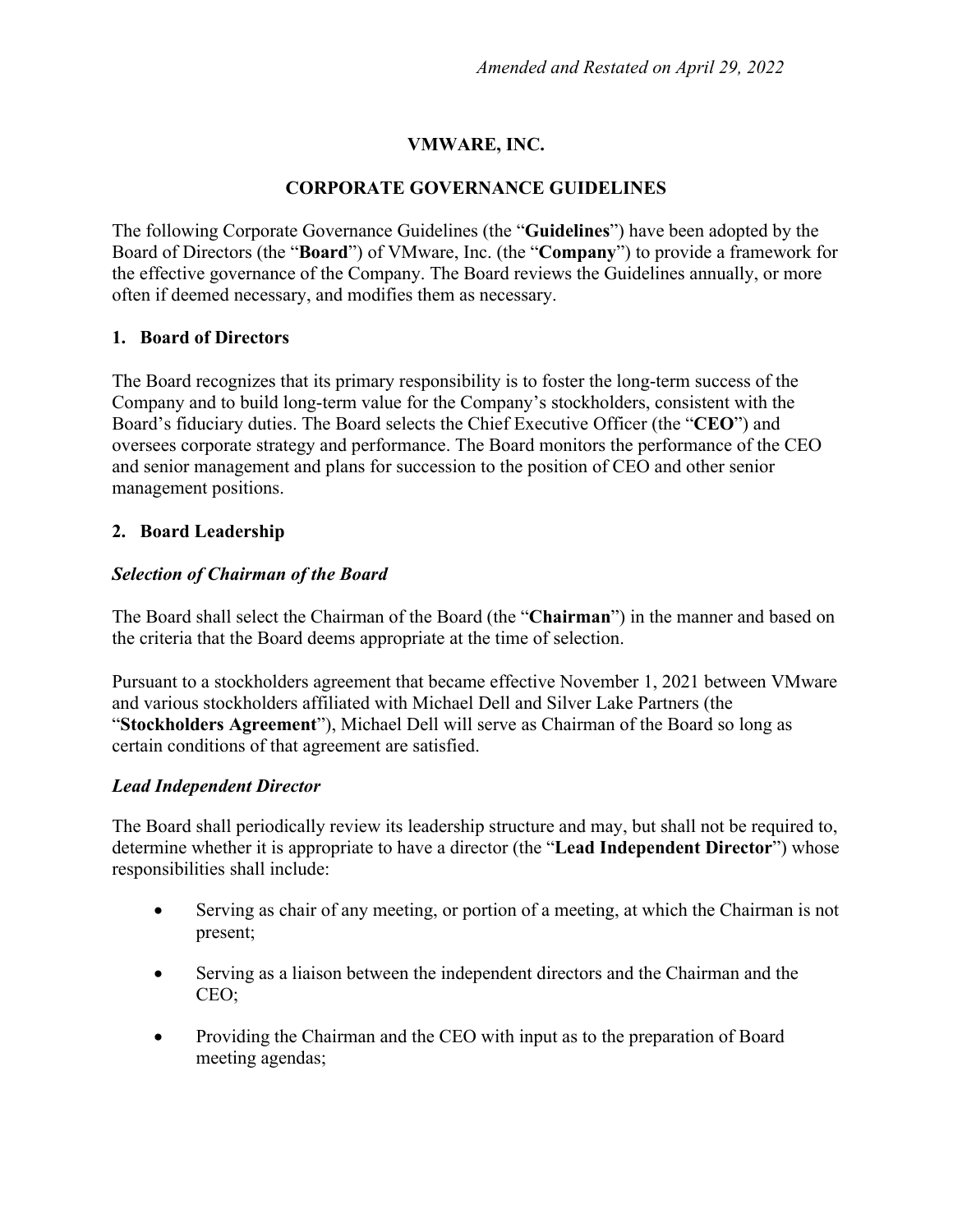- Providing feedback to the Chairman and the CEO as to an assessment of Board meetings and management presentations at Board meetings;
- Consulting with the Chairman and the CEO on matters relating to corporate governance and Board performance;
- Communicating regularly with the CEO as to information to be provided to the Board to perform the Board's duties and as to feedback for the CEO from the Board;
- Calling special meetings of the full Board, as needed;
- Being available for communication with major stockholders as appropriate;
- Serving as an ex-officio, non-voting member of each Board committee of which the Lead Independent Director is not a member (the Lead Independent Director's participation as an ex-officio member at any meeting will not affect the presence or absence of a committee's quorum);
- Supervising the Board's annual self-evaluation of the Board's performance, including providing each Board member with feedback on such Board member's performance and reporting overall results of the evaluation to the Nominating, Governance and Related Persons Transactions Committee (the "**Governance Committee**") and, where appropriate, to the Board as a whole; and
- Performing such other duties as may be requested from time to time by the Board.

## **3. Size of the Board**

The Board believes that it should generally be comprised of no fewer than six and no more than twelve directors. The Board believes that this size permits needed expertise, diversity of experience and independence, without hindering effective discussion or diminishing individual accountability. The size of the Board could, however, be increased or decreased if determined at such time to be appropriate by the Board.

## **4. Board Member Criteria and Qualifications**

## *Membership Criteria*

Nominees for director shall be selected on the basis of, among other things, the criteria set forth in these Guidelines.

## *Director Qualifications*

*Independence*. The Board shall determine annually whether any director has a material relationship with the Company under the listing standards of the NYSE.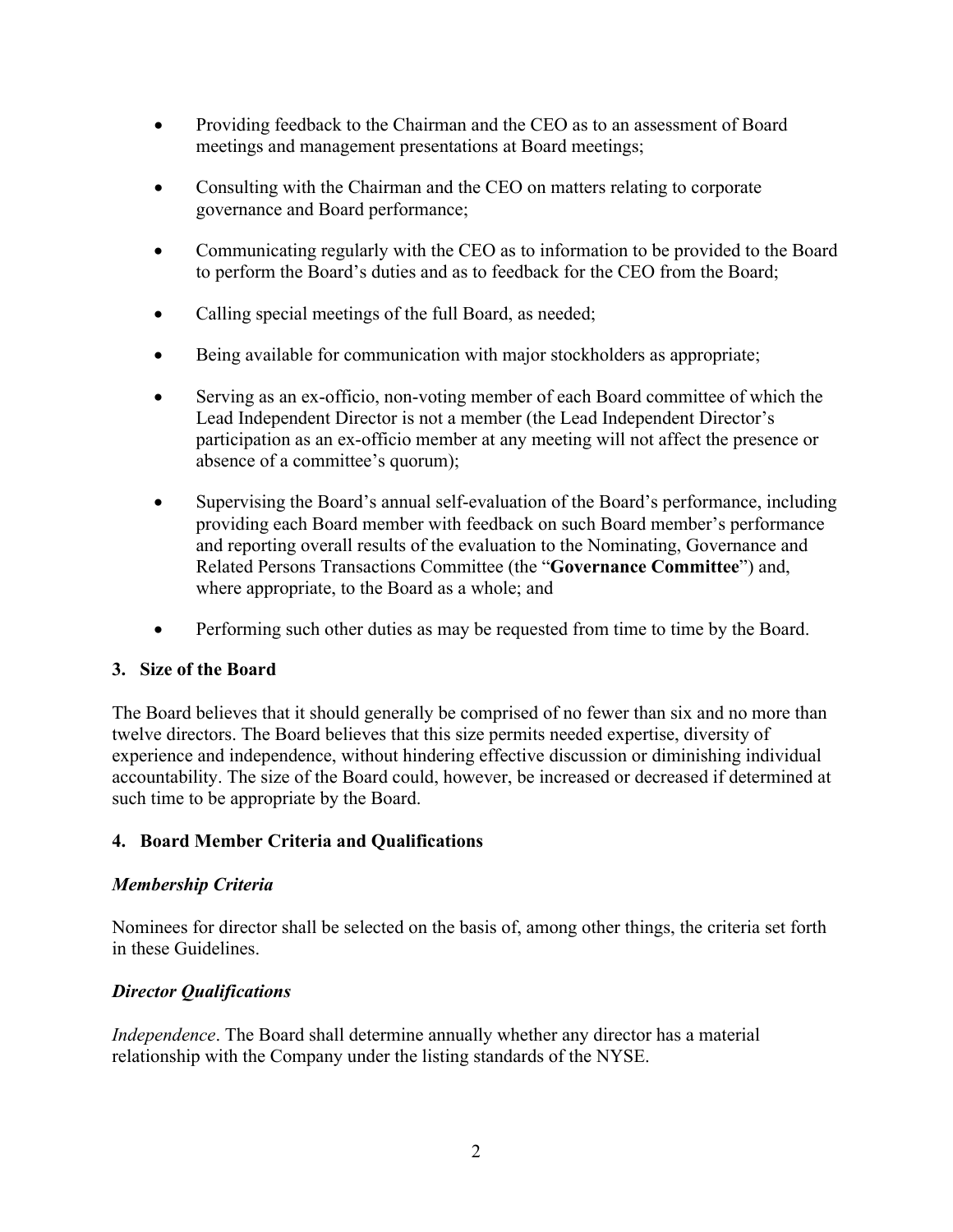*Other Public Company Directorships*. The Board believes that Board membership requires a significant time commitment. Accordingly, generally no director should be a board member of more than three public companies in addition to VMware. In addition, no member of the Audit Committee may serve simultaneously on the audit committee of more than two other public companies without prior approval of the Board. The Governance Committee will consider the number of other public company boards or other boards or committees on which a director or prospective director is a member. Directors shall notify the Governance Committee prior to accepting membership on any other public or private company board, so that the director's time commitments and potential conflicts of interest may be evaluated. The Board expects such director to either refuse the other directorship or promptly tender their resignation from the Board and all committees thereof, if so requested.

*Former CEO's Board Membership.* When the CEO retires or resigns from that position, the CEO should offer their resignation from the Board and all committees thereof. The Governance Committee shall assess the appropriateness of the former CEO remaining on the Board.

*Changes in Job Responsibility*. Any time a director changes their principal job responsibility outside the Company, including by retiring, such director shall promptly inform the Board. The Governance Committee shall assess the appropriateness of such director remaining on the Board and shall recommend to the Board whether to recommend that the Board request that such director tender their resignation. If so requested, such director is expected to promptly tender their resignation from the Board and all committees thereof.

*Term Limits*. Directors are not subject to term limits. While established term limits may result in the addition of directors with new ideas and viewpoints, they may also result in a significant loss of directors who have been able to develop, over time, increasing insight into the Company and its business and operations. In connection with each director nomination recommendation, the Board shall consider the issue of continuing director tenure and whether the Board will be exposed to new ideas and viewpoints and will maintain a willingness to critically examine the status quo.

## *Director Stock Ownership*

In order to further align the interests of the Company's directors with the interests of the Company's stockholders, each "independent" director shall be subject to stock ownership guidelines as may be determined by the Governance Committee of the Board from time to time. At its discretion, the Governance Committee may evaluate whether this requirement should be waived in the case of any director, who, because of their personal circumstances, would incur a significant hardship by complying with this requirement.

#### **5. Number of Board Meetings**

There shall be regularly scheduled Board meetings each year (with at least one each fiscal quarter).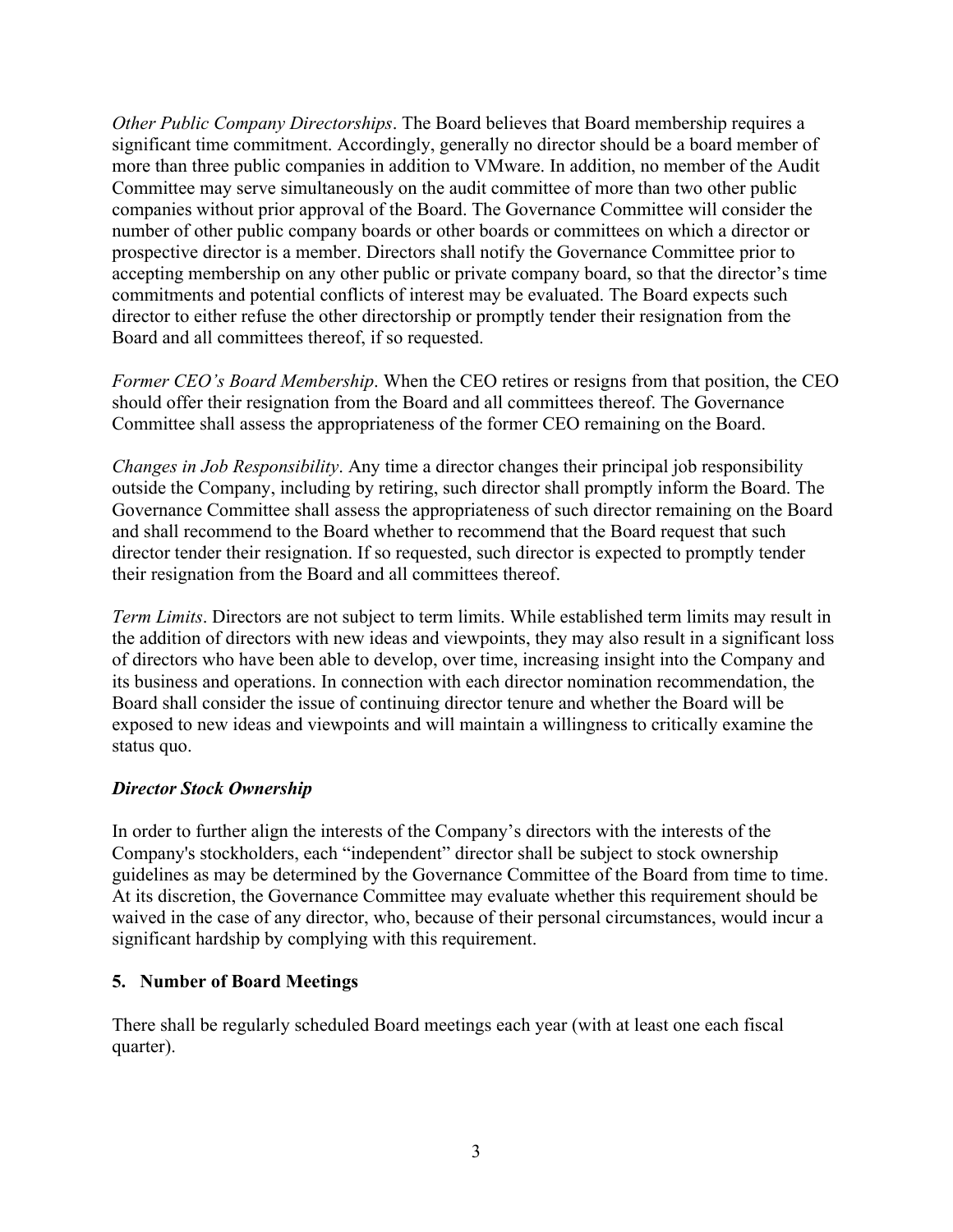### **6. Executive Sessions of Directors**

The directors shall meet in executive session without the CEO in connection with each regularly scheduled Board meeting, and the Chairman, or, if the Chairman is not present, the Lead Independent Director, shall preside at such executive sessions. If the Chairman is not present and there is no Lead Indpenednet Director, then the chair of the Governance Committee, shall preside at such executive sessions. In addition, the "independent" directors shall meet in executive session at least once each year, and the Lead Independent Director, if any, and, if none, the chair of the Governance Committee, shall preside at such executive sessions of the "independent" directors.

## **7. Communications with the Board**

The Board has established certain methods for the Company's stockholders and other interested parties to contact the Board. Information regarding how to contact the Board is posted on the Company's website.

It is the policy of the Board to provide a response to a stockholder proposal that receives a majority vote.

## **8. Attendance of Non-Directors at Board Meetings**

Non-directors, such as the Company's Chief Financial Officer, General Counsel and other members of senior management with information and responsibilities that impact upon Board deliberations, may be invited to regularly attend Board meetings. If the CEO desires to have additional persons regularly attend Board meetings, the CEO shall notify the Board, and the Board shall determine whether such regular attendance is acceptable. The CEO will bring, from time to time, members of senior management to Board meetings who (i) can provide additional insight into items being discussed, or (ii) are managers with future potential that the CEO believes should be given exposure to the Board.

## **9. Director Candidates and Election of Directors**

## *Director Candidates*

The Governance Committee shall identify and evaluate proposed candidates for addition to the Board and recommend director nominees for election by the Company's stockholders to the Board or appointment by the Board, as the case may be, which recommendations shall be consistent with the Board's criteria for selecting directors and these Guidelines. The Governance Committee will identify those individuals most qualified to serve as Board members and will consider many factors with regard to each candidate, including judgment, integrity, diversity, prior experience, the interplay of the candidate's experience with the experience of other Board members, the extent to which the candidate would be desirable as a member of any committees of the Board, and the candidate's willingness to devote substantial time and effort to the Board.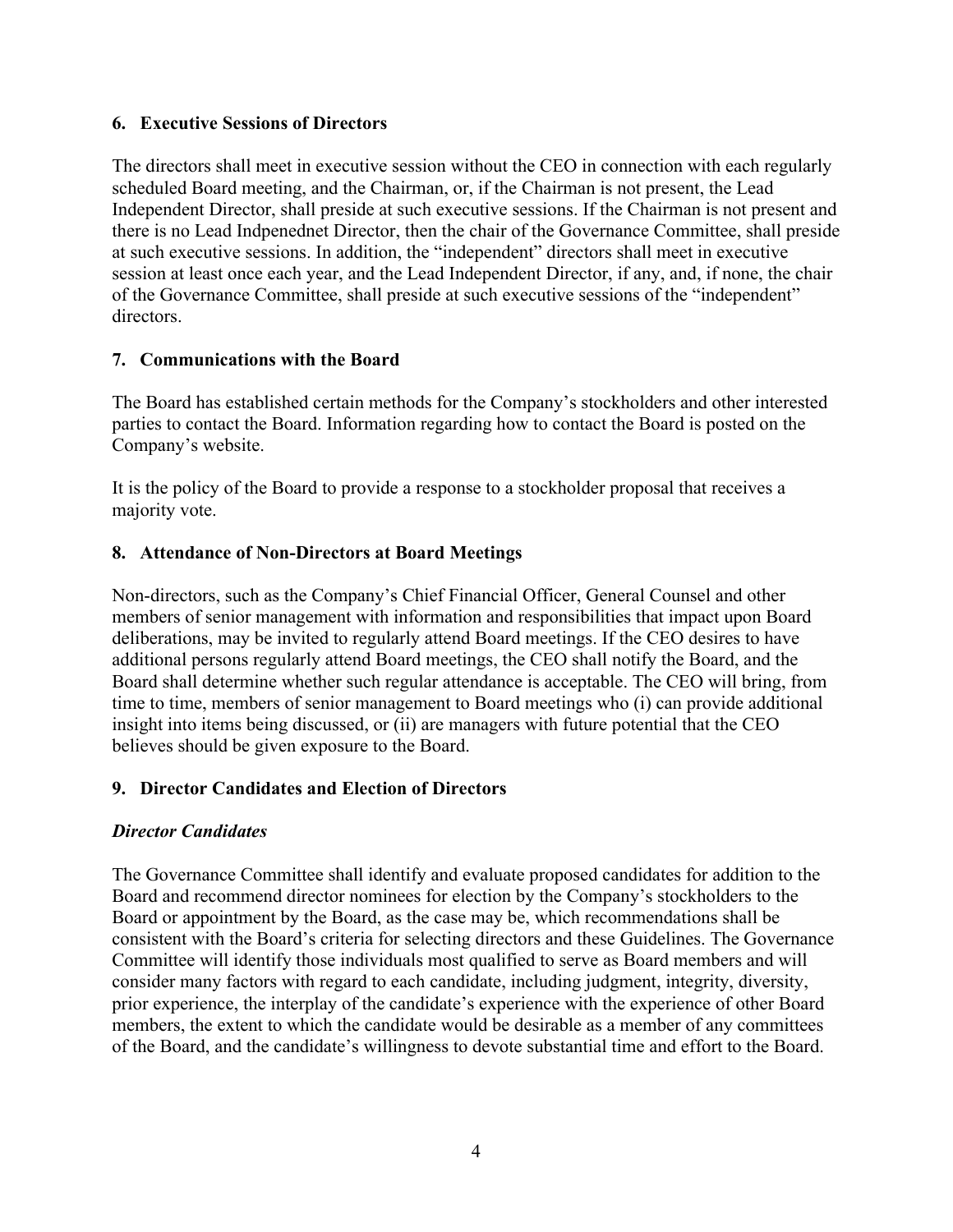The full Board shall consider the recommendations of the Governance Committee and shall annually nominate candidates for election by the Company's stockholders.

Stockholders may recommend an individual to the Board for consideration as a director candidate by submitting the person's name and biographical information to: VMware Board of Directors, 3401 Hillview Avenue, Palo Alto, CA 94304. The Board shall consider individuals recommended by stockholders in substantially the same manner as it considers other Board candidates it identifies. A stockholder who wishes to nominate an individual as a director candidate, rather than simply recommend the individual for consideration, must follow the procedures set forth in the Company's Bylaws.

# *Election of Directors*

Any nominee for director in an "uncontested" election as to whom a majority of the shares of the Company that are properly cast at such election are designated to be "withheld" from such nominee's election shall promptly tender their resignation from the Board and all committees thereof following certification of the stockholder vote. The Governance Committee shall assess the appropriateness of such nominee continuing to serve as a director and shall recommend to the Board the action to be taken with respect to such tendered resignation. For purposes of this section, an uncontested election is an election where the candidates for election are not greater than the number of directors to be elected.

## **10. Board and Committee Meeting Agendas**

The Chairman, in collaboration with the CEO and the Lead Independent Director, if any, and, if none, the chair of the Governance Committee, shall establish a standing agenda for Board meetings to be held during each calendar year.

The Chairman, in collaboration with the CEO and the Lead Independent Director, if any, and, if none, the chair of the Governance Committee, shall set the agenda of items to be considered by the Board at each of its meetings. The chair of each of the committees shall set the agenda of items to be considered by the committee at each of its meetings. The Chairman or CEO, or the chair of each of the committees, shall distribute to the members of the Board or committee, as the case may be, a copy of the agenda in advance of each such meeting. Each director may suggest additional items for the agenda.

# **11. Board Materials Distributed in Advance**

The Chairman and the chair of each of the committees is expected to distribute to the members of the Board or committee, as the case may be, information and materials that are important to the directors' understanding of the agenda items and other topics to be considered at the Board or committee meeting, as the case may be, sufficiently in advance of such meeting to permit prior review by the directors. In the event of a pressing need for the Board or committee to meet on short notice or if such materials would otherwise contain highly confidential or sensitive information, it is recognized that written materials may not be available in advance of the meeting.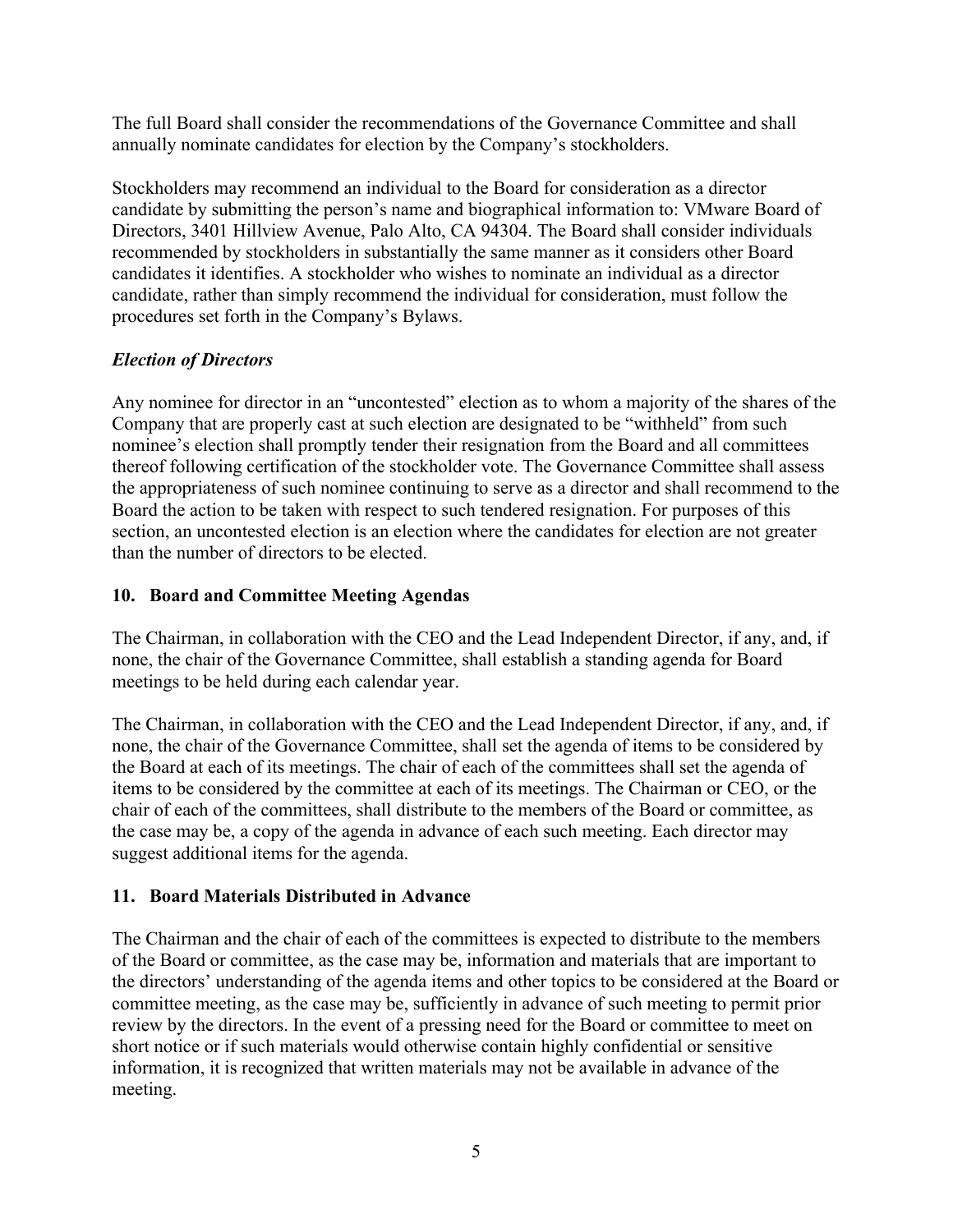## **12. Director Responsibilities**

Each director shall spend the time and effort necessary to properly discharge such director's responsibilities. Accordingly, a director shall attend all regularly scheduled meetings of the Board and committees on which such director sits and shall review prior to meetings material distributed in advance for such meetings. A director who is unable to attend a meeting (which it is understood may occur on occasion) shall notify the Chairman or the chair of the appropriate committee in advance of such meeting.

Each director is expected to attend the Annual Meeting of Stockholders of the Company.

Each director shall comply with the applicable provisions of the Company's Business Conduct Guidelines, which sets forth the standards of integrity and professional and ethical conduct which the directors and employees of the Company are expected to maintain. A director shall promptly notify the Chairman or the Lead Independent Director of any potential conflict of interest.

## **13. Board Access to Employees and Advisors**

The Board shall have complete access to Company employees, including management, and as necessary and appropriate, to the Company's outside advisors. Access shall be coordinated through the CEO. In addition, the Board shall have the right at any time to retain at the Company's expense its own advisors.

## **14. Board Orientation and Continuing Education**

New directors shall participate in a director orientation program to familiarize such directors with, among other things, the Company's business, strategic plans, significant financial, accounting and risk management issues, compliance programs, the Company's Business Conduct Guidelines, these Guidelines, and the Company's other policies and guidelines. Directors shall be introduced to senior management and the Company's outside advisors, as appropriate. Each director is expected to participate in continuing educational programs in order to maintain the necessary level of expertise to perform their responsibilities as a director.

## **15. Board Committees**

## *Required Board Committees*

The Board shall have an Audit Committee, a Compensation Committee and a Governance Committee. The purpose and responsibilities for each of these committees shall be outlined in committee charters adopted by the Board.

## *Optional Board Committees*

The Board has also established a Mergers and Acquisitions Committee. The Board shall have the discretion to form, from time to time, one or more additional committees or to dissolve an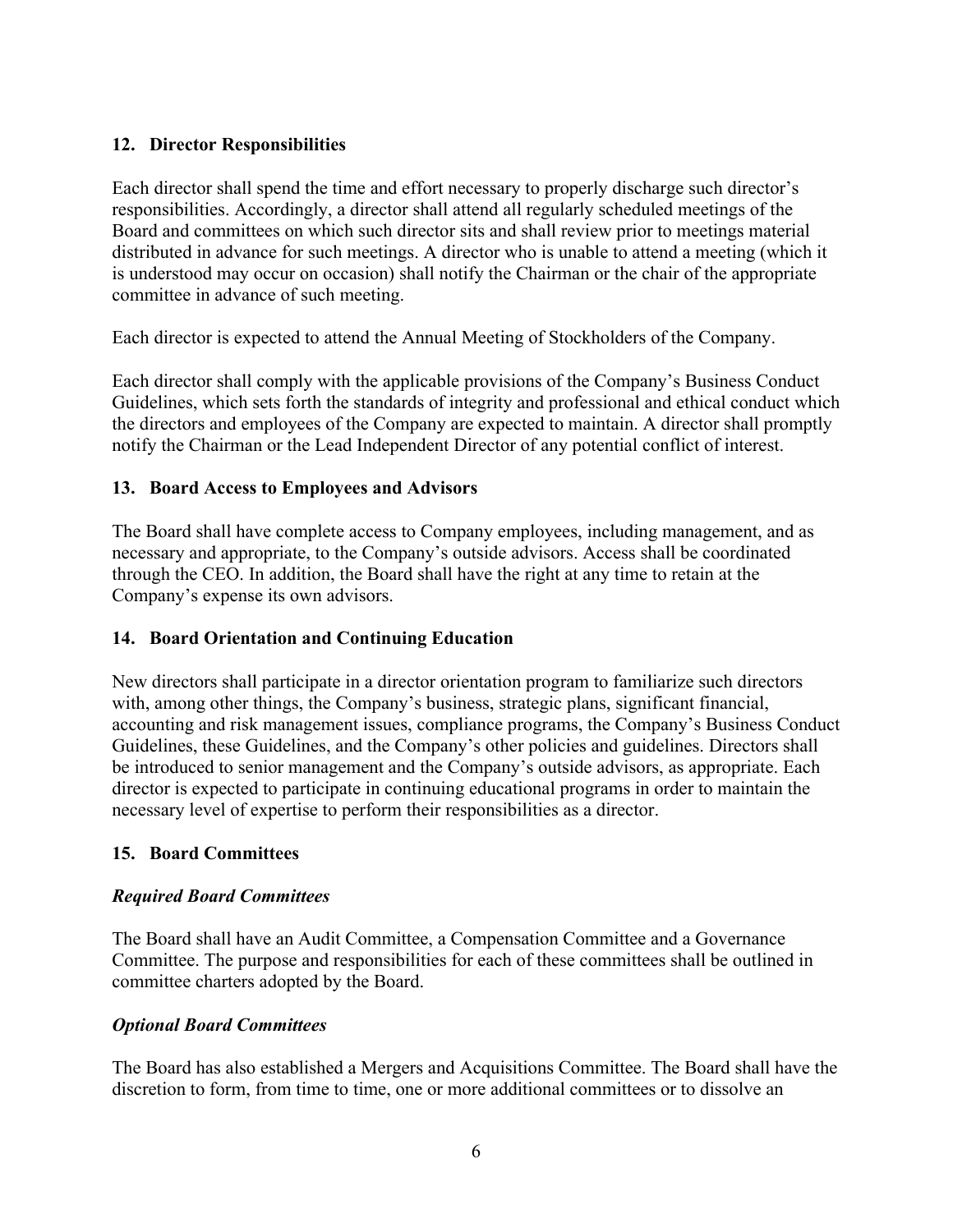optional committee. In addition, the Board may form ad hoc committees from time to time, and determine the purpose, responsibilities and composition of such committees.

## *Attendance at Committee Meetings by Non-Members*

Any director is welcome to attend the meeting of any committee, regardless of whether such director is a member of that committee, provided, however, that (1) a director may not attend any portion of a meeting of the Governance Committee at which a matter is being discussed that presents a potential conflict of interest for such director and (2) attendance at executive sessions held by a committee shall be at the discretion of the committee chair, taking into account applicable regulatory requirements.

## *Reports to the Board*

The chair of each committee shall report to the Board on the proceedings and deliberations of such committee.

# **16. Committee Composition**

Each of the required committees shall be composed of directors satisfying applicable legal, regulatory and stock exchange requirements. Each of the optional committees shall be composed of such directors as the Board from time to time shall determine.

The Governance Committee shall annually review committee assignments, taking into account, among other things, each director's expertise and experience, availability, and the purpose and responsibilities of each committee. In conjunction with the Chairman, the Governance Committee shall make recommendations to the full Board regarding such assignments. The Board shall review such recommendations and annually appoint the members and chair of each committee, except that the Governance Committee shall select its own committee chair.

Consideration should be given to periodic rotation of committee assignments as well as committee chairs but such rotation shall not be required as there may be reasons under specific circumstances to maintain an individual director's committee membership for a longer period.

## **17. Director Compensation**

A director who is also an officer of the Company shall not receive additional compensation for service as a director.

The Board believes that compensation for "independent" directors should be competitive. The Compensation Committee shall annually review the level and form of director compensation, including how such compensation relates to director compensation of companies of comparable size, industry and complexity. The Compensation Committee shall recommend changes to director compensation when appropriate. The full Board shall approve director compensation and any changes thereto.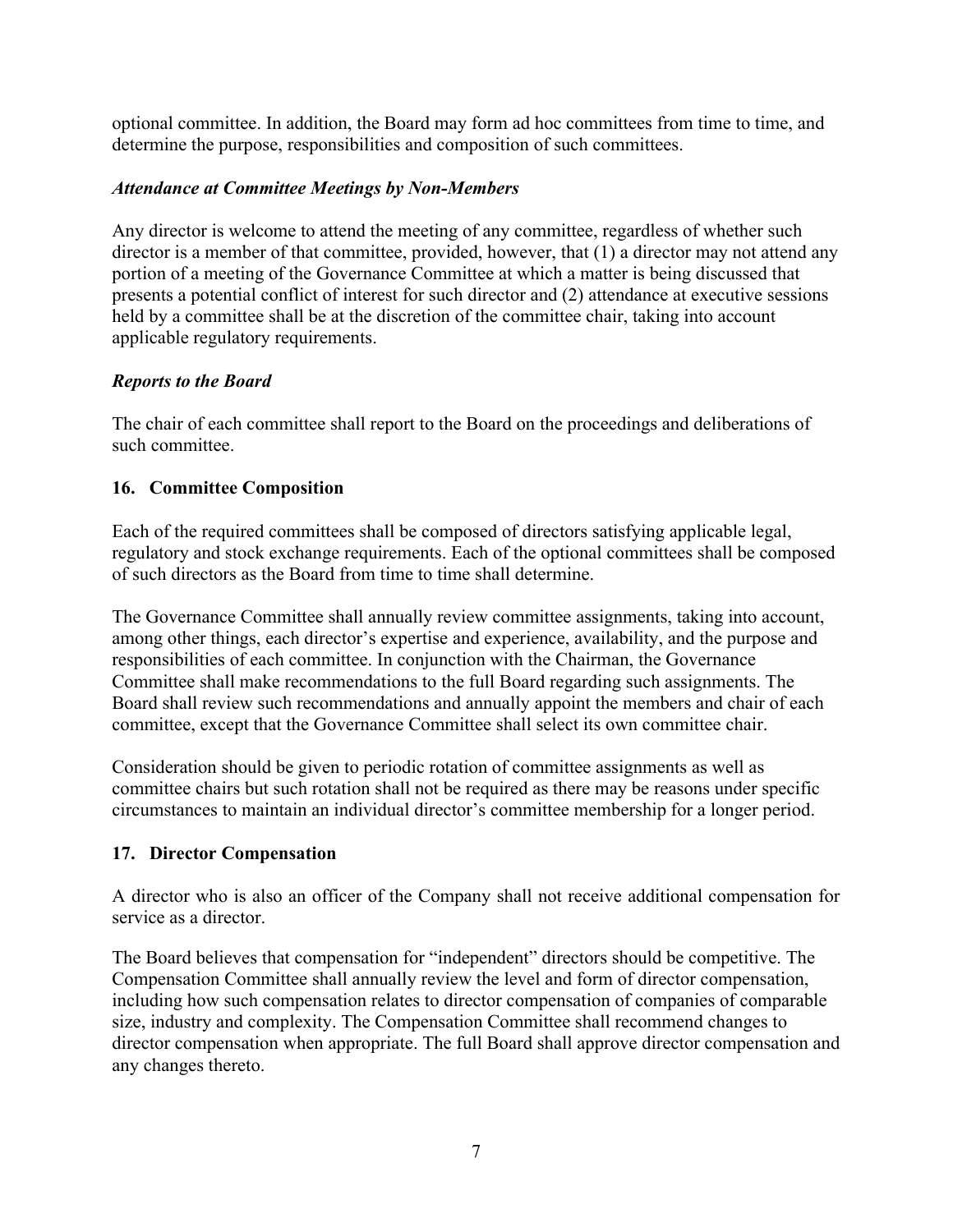## **18. Assessing Board Performance**

The Board, each of its required committees, optional committees (if so required by their respective charters) and each director shall conduct a performance self-evaluation at least annually. The Lead Independent Director, if any, and, if none, the chair of the Governance Committee, shall be responsible for conducting, reporting on, and making recommendations to the Board with respect to the self-evaluations.

## **19. Selection of the CEO**

The Board shall be responsible for identifying potential candidates for, and selecting, the CEO. In identifying potential candidates for, and selecting, the CEO, the Board shall consider, among other things, a candidate's integrity, experience, understanding of the Company's business environment, leadership qualities, knowledge, skills, expertise and reputation in the business community.

## **20. Evaluation of the CEO**

The Board shall at least annually conduct a thorough review and evaluation of the performance of the CEO based on the performance of the Company, and the accomplishment of the Company's and the CEO's short- and long-term goals and objectives. The chair of the Governance Committee and the Chairman shall meet with the CEO to discuss the results of the evaluation.

## **21. Management Succession Planning**

The CEO shall periodically submit a report to the Compensation Committee and the Chairman regarding succession planning for the CEO and other senior management positions. This report will include an assessment of senior officers and their potential to succeed to the CEO and other senior management positions. After review and discussion, the CEO, the Compensation Committee chair and the Chairman shall submit this report to the Board.

In addition, the CEO shall prepare, and update as necessary on a continuing basis, a short-term emergency succession plan which will recommend a temporary delegation of authority to certain officers of the Company, if all or a portion of the senior officers should unexpectedly become unable to perform their duties. In such event, the short-term emergency succession plan shall be in effect until the Board has the opportunity to consider the situation and take action, if necessary.

## **22. Presentation of Strategic Goals**

The Company's strategy will be presented by the CEO to the Board and discussed by the Board on an ongoing basis.

## **23. Corporate Compliance**